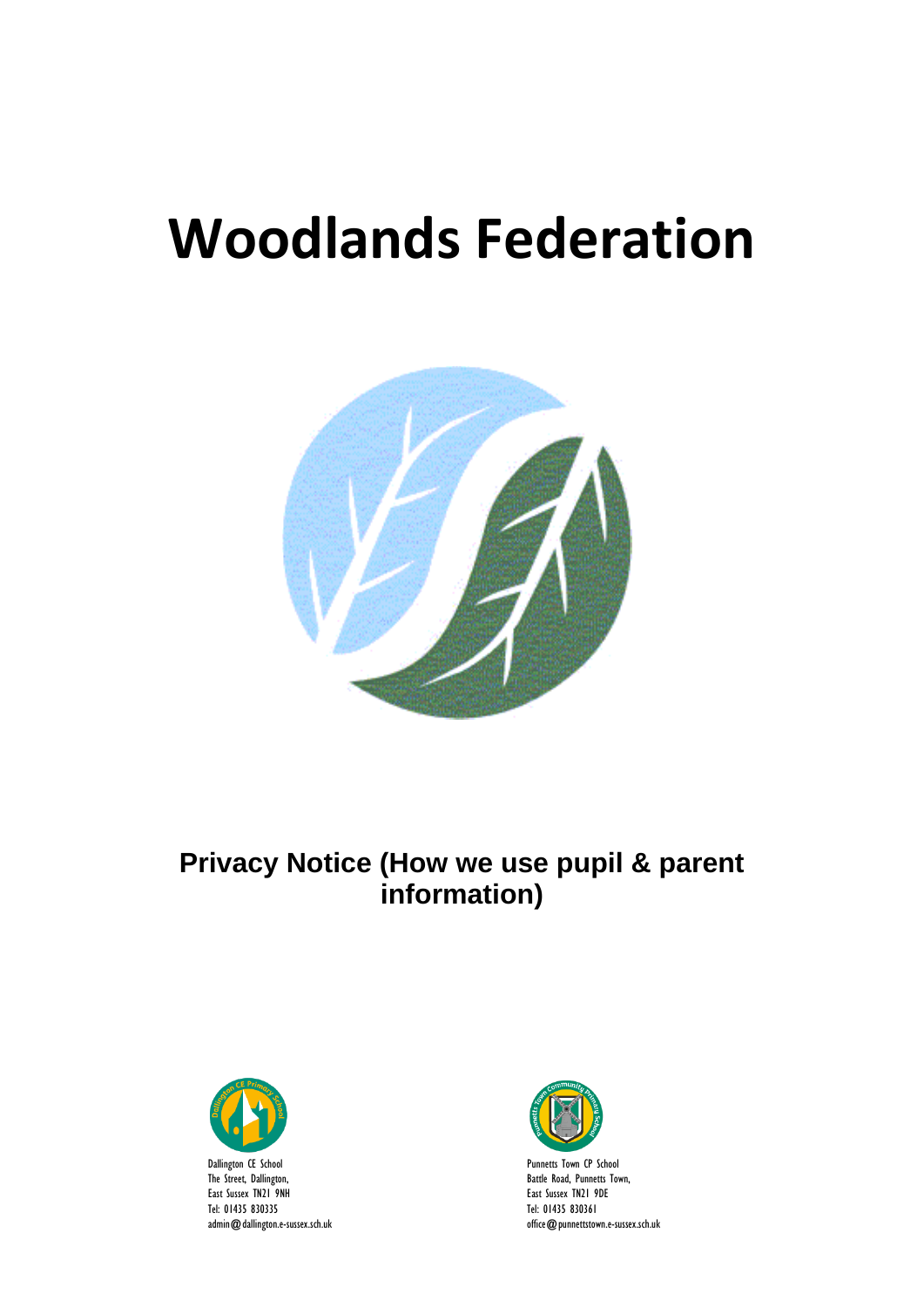**Woodlands Federation** processes personal information about its pupils and is a 'data controller' for the purposes of Data Protection legislation. We collect information from you and may receive information about your child from their previous school.

#### **The categories of pupil information that we collect, hold and share include:**

• Personal information (such as name, unique pupil number and contact information)

• Characteristics (such as religion, ethnicity, language, nationality, country of birth and free school meal eligibility)

• Attendance information (such as sessions attended, number of absences and absence reasons)

• Assessment Information (such as grades, marks, assessments and levels of progress)

• Medical information (such as medical conditions, GP details, hospital letters & other information about medical conditions, hospital appointments and advise from GP's, consultants and medical professionals)

• Special Educational needs information (such as SEN status, review information, guidance related to specified need, advice to staff regarding strategies to need to identify SEN).

- Exclusions(such as date, number of dates, reasons and statements)
- Behavioural Information (such as detentions and internal exclusions)

• Child Protection Software for Schools (CPOMS) (such as specific health issues, incidents, concern report, actions taken)

#### **Why we collect and use this information**

We use the pupil data:

- to support pupil learning
- to monitor and report on pupil progress
- to provide appropriate pastoral / Safeguarding care
- to assess the quality of our services
- to comply with the law regarding data sharing



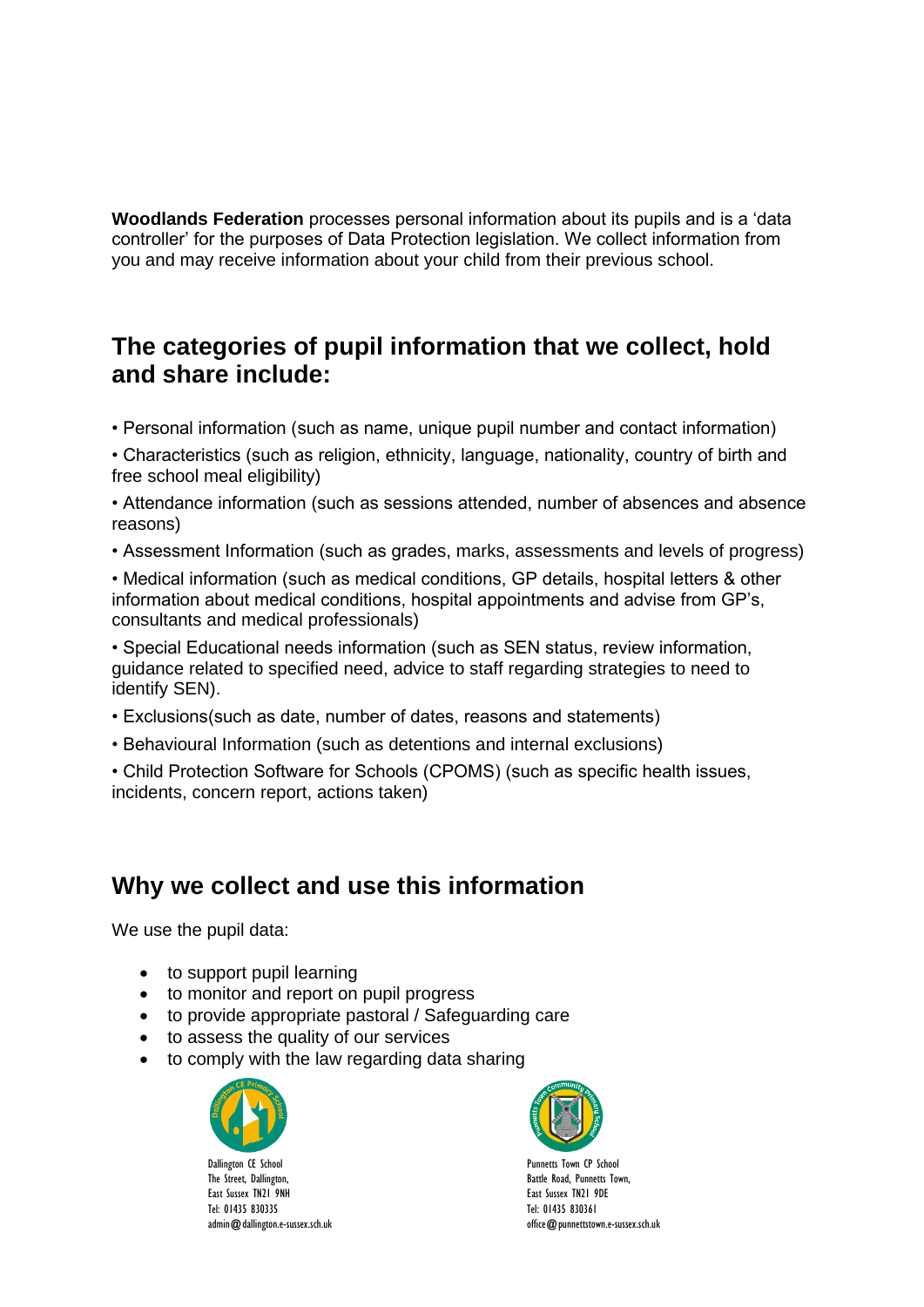## **The lawful basis on which we use this information**

We will collect and use pupil information when the the law allows us to.

Most commonly, we process it where:

• Consent – We have obtained consent from you to use it in a certain way.

• Legal obligation – we have to collect and process personal data to enable us to comply with a legal obligation.

• Vital interests - processing is necessary to protect the vital interests of the data subject or of another natural person where the data subject is physically or legally incapable of giving consent.

• Legitimate interests – we have a genuine and legitimate reason for processing data and we are not harming any of your rights or interests.

• Public interest/official authority – we need to collect personal data because we are acting in the public interest or exercising our official authority.

• Collecting pupil information

Whilst the majority of pupil information you provide to us is mandatory, some of it is provided to us on a voluntary basis. In order to comply with the General Data Protection Regulation, we will inform you whether you are required to provide certain pupil information to us or if you have a choice in this.

# **Data Protection Officer**

Roger Simmons

However, please contact the school in the first instance if you have a query regarding this privacy notice or how your information is used.

# **Storing pupil data**

We hold pupil data in accordance with our Retention Schedule.

## **Who we share pupil information with**

We routinely share pupil information with:

• schools that the pupils attend after leaving us



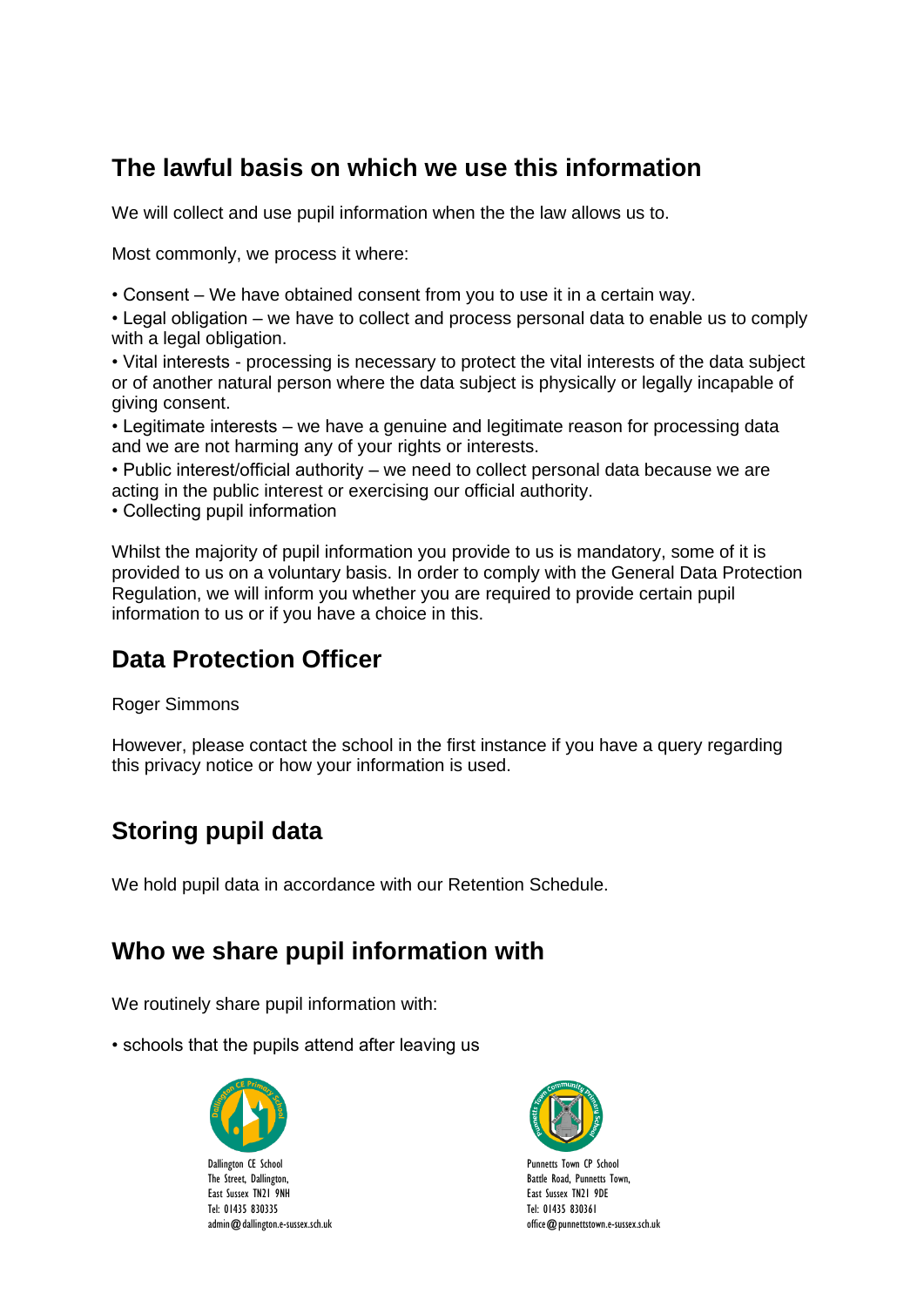- our local authority
- the Department for Education (DfE)
- our Federation & other local schools where appropriate
- other education bodies for research purposes
- school nurse
- NHS

the school will provide parents with a list of pupil first names in their child's class for the purpose of birthday invites and Christmas cards.

## **Why we share pupil information**

We do not share information about our pupils without consent unless the law and our policies allow us to do so.

We share pupils' data with the Department for Education (DfE) on a statutory basis. This data sharing underpins school funding and educational attainment policy and monitoring. We are required to share information about our pupils with our local authority (LA) and the Department for Education (DfE) under section 3 of The Education (Information about Individual Pupils) (England) Regulations 2013.

#### **Data collection requirements:**

To find out more about the data collection requirements placed on us by the Department for Education (for example; via the school census) go to <https://www.gov.uk/education/data-collection-and-censuses-for-schools>

# **The National Pupil Database (NPD)**

The NPD is owned and managed by the Department for Education and contains information about pupils in schools in England. It provides invaluable evidence on educational performance to inform independent research, as well as studies commissioned by the Department. It is held in electronic format for statistical purposes.



admin@dallington.e-sussex.sch.uk

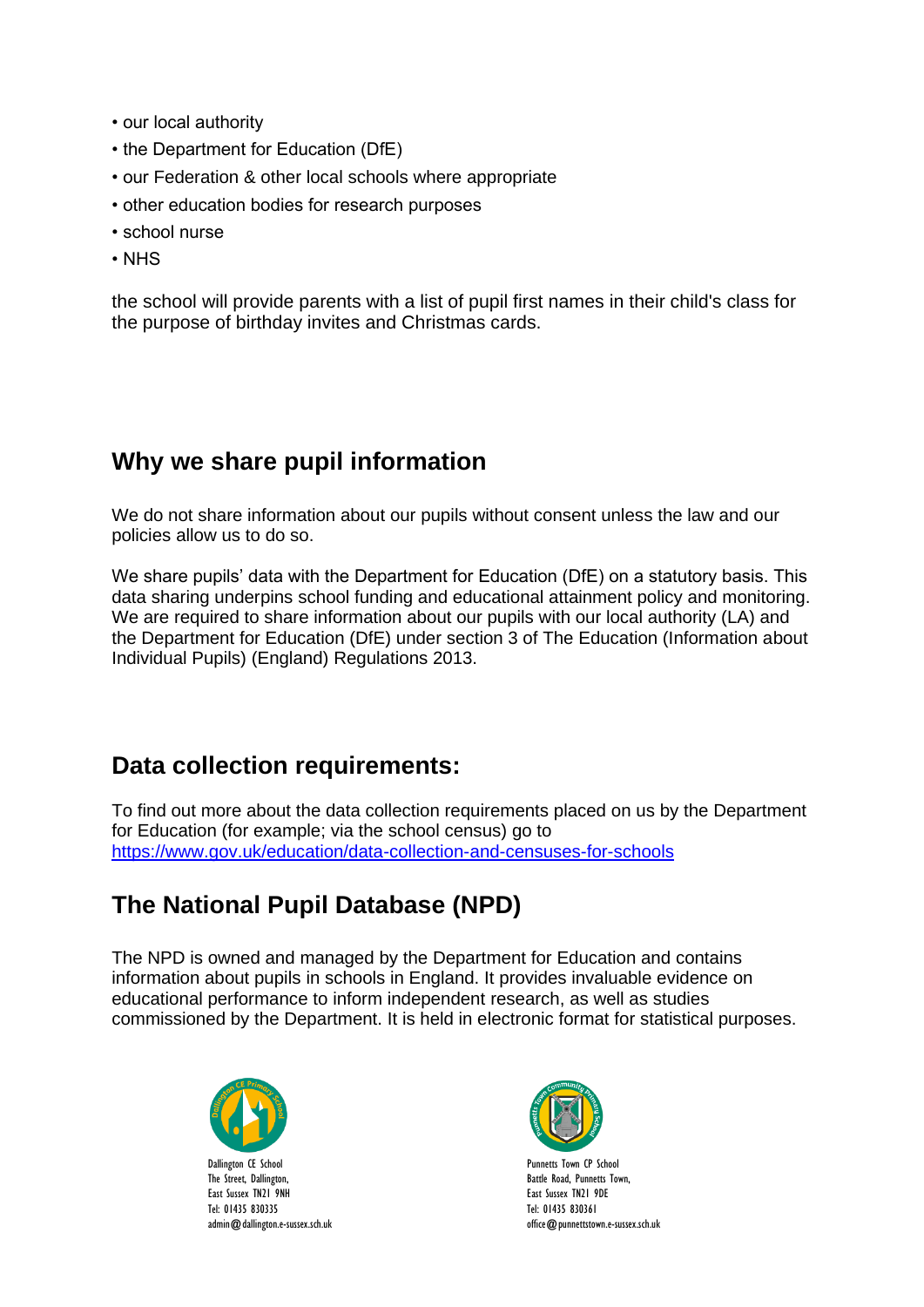This information is securely collected from a range of sources including schools, local authorities and awarding bodies.

We are required by law, to provide information about our pupils to the DfE as part of statutory data collections such as the school census and early years' census. Some of this information is then stored in the NPD. The law that allows this is the Education (Information about Individual Pupils) (England) Regulations 2013.

To find out more about the NPD, go to

[https://www.gov.uk/government/publications/national-pupil-database-user-guide-and](https://www.gov.uk/government/publications/national-pupil-database-user-guide-and-supporting-information)[supporting-information](https://www.gov.uk/government/publications/national-pupil-database-user-guide-and-supporting-information) .

The department may share information about our pupils from the NPD with third parties who promote the education or well-being of children in England by:

- conducting research or analysis
- producing statistics
- providing information, advice or guidance

The Department has robust processes in place to ensure the confidentiality of our data is maintained and there are stringent controls in place regarding access and use of the data. Decisions on whether DfE releases data to third parties are subject to a strict approval process and based on a detailed assessment of:

- who is requesting the data
- the purpose for which it is required
- the level and sensitivity of data requested:
- and the arrangements in place to store and handle the data

To be granted access to pupil information, organisations must comply with strict terms and conditions covering the confidentiality and handling of the data, security arrangements and retention and use of the data.

For more information about the department's data sharing process, please visit: <https://www.gov.uk/data-protection-how-we-collect-and-share-research-data>

For information about which organisations the department has provided pupil information, (and for which project), please visit the following website: <https://www.gov.uk/government/publications/national-pupil-database-requests-received>

To contact DfE:<https://www.gov.uk/contact-dfe>

## **Requesting access to your personal data**